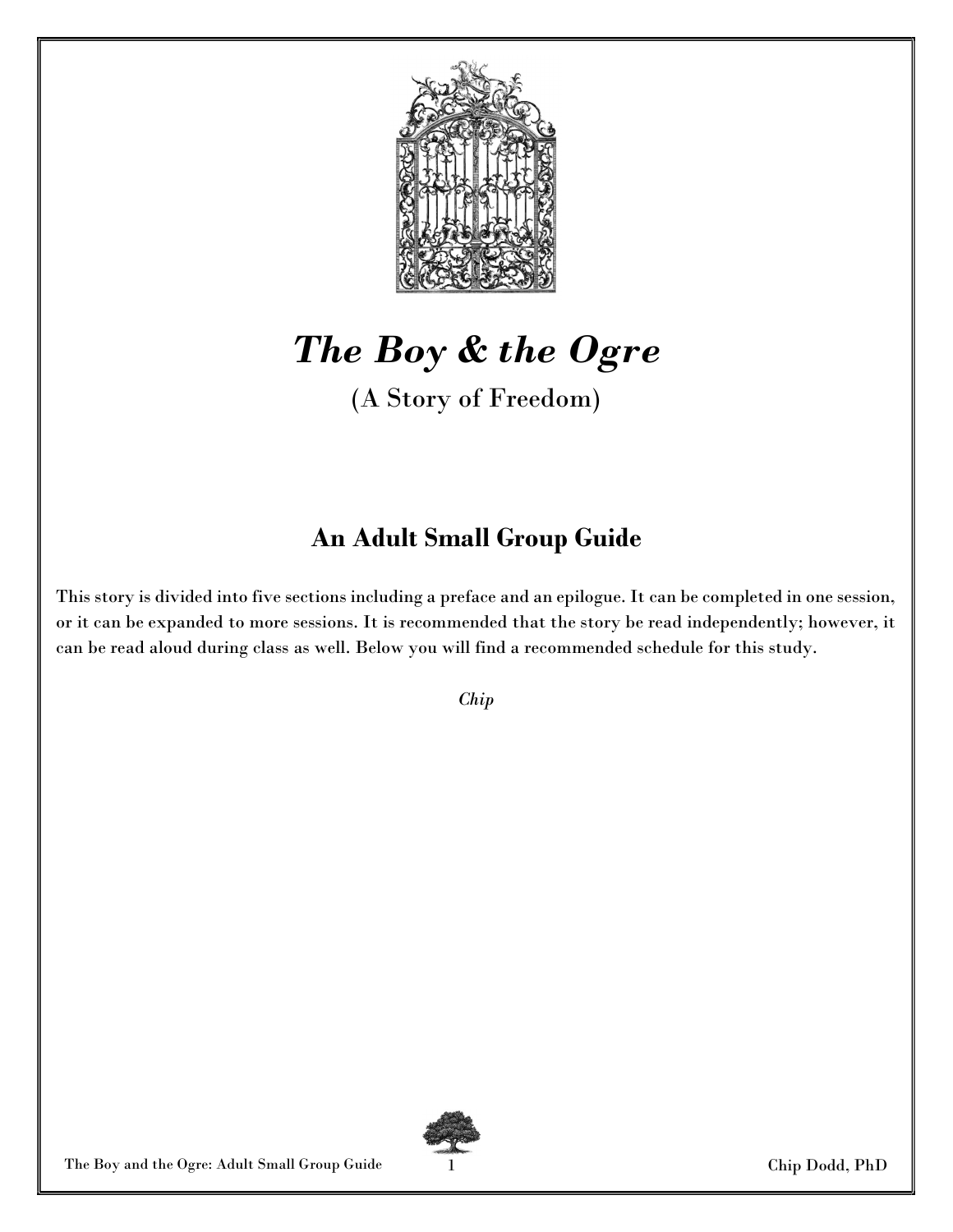## Recommended Small Group Session Schedule

### Session 1. Preface

Group facilitator brings baked goods to share with the group.

- 1. Show the short video that introduces The Boy and the Ogre.
- 2. Read the Preface aloud.
- 3. Discuss the questions.

### Session 2. White Stone Dwelling

- 1. Read this section aloud (if desired).
- 2. Discuss the questions.
- 3. Share any "Experiential" ventures.

### Session 3. Great and Daring Idea

- 1. Read this section aloud (if desired).
- 2. Discuss the questions.
- 3. Share any "Experiential" ventures.

### Session 4. "Through the Gate, Silly"

- 1. Read this section aloud (if desired).
- 2. Discuss the questions.
- 3. Share any "Experiential" ventures.

Ask everyone to bring a baked good or snack to share in the next session.

### Session 5. Epilogue

- 1. Enjoy baked goods and snacks. Fellowship.
- 2. Read the epilogue aloud.
- 3. Discuss the questions.
- 4. Share any "Experiential" ventures.
- 5. Discuss the Culminating Questions.
- 6. Engage in the Culminating Activities.

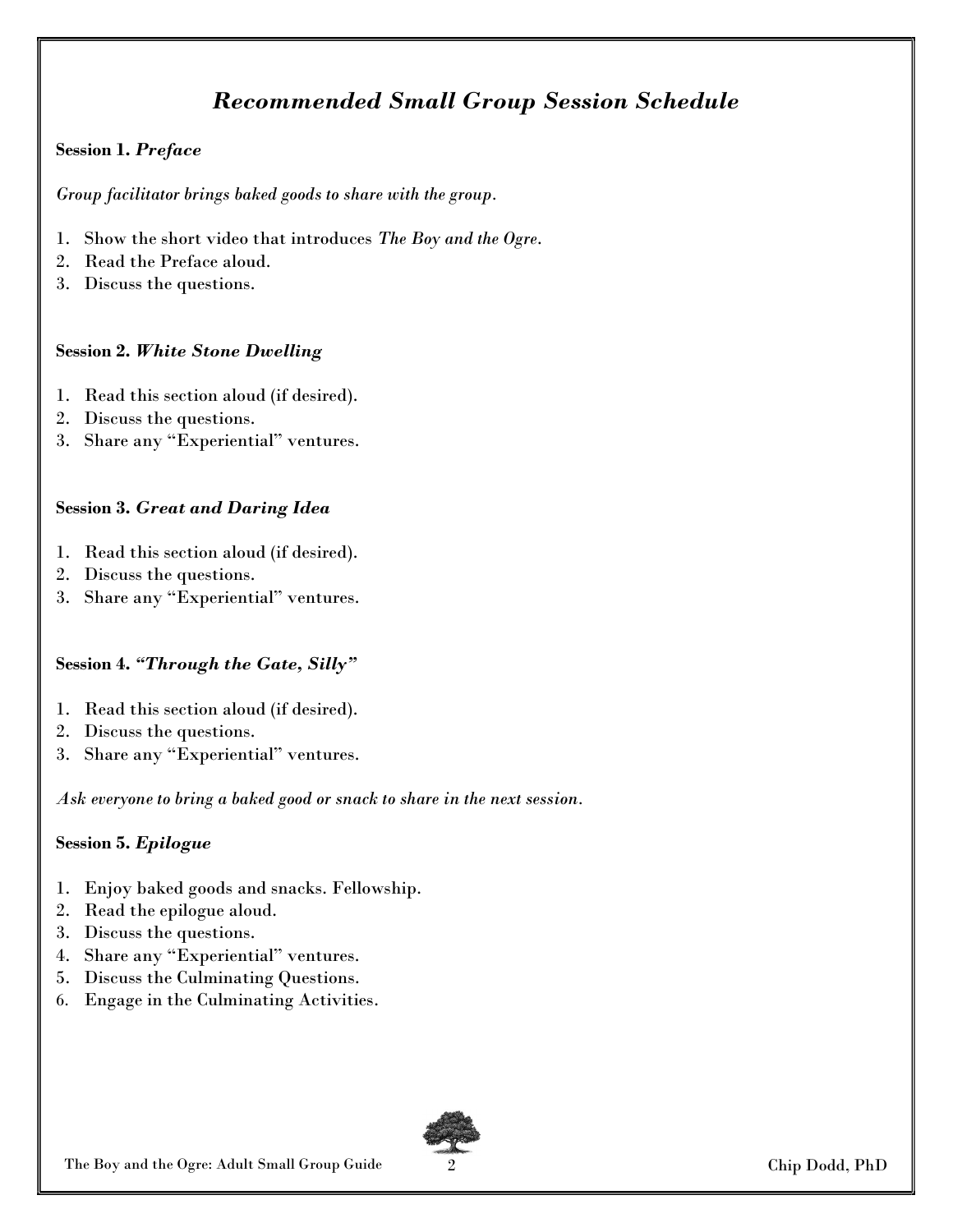# Preface

Questions to discuss after reading the Preface

- 1. What do you think the story is going to be about?
- 2. Do you know why you were given the name you have? Were you named after someone?
- 3. What is your favorite baked good to buy and eat at a bakery?

### Experiential

- 1. Visit a local bakery and enjoy your favorite item on the menu.
- 2. Buy an extra item at the bakery and give it to a friend, family member, or coworker… just because.
- 3. Joseppi Jr. told his "story" to the writer. Tell your "story" to a trusted friend or just write a short version of your "story."

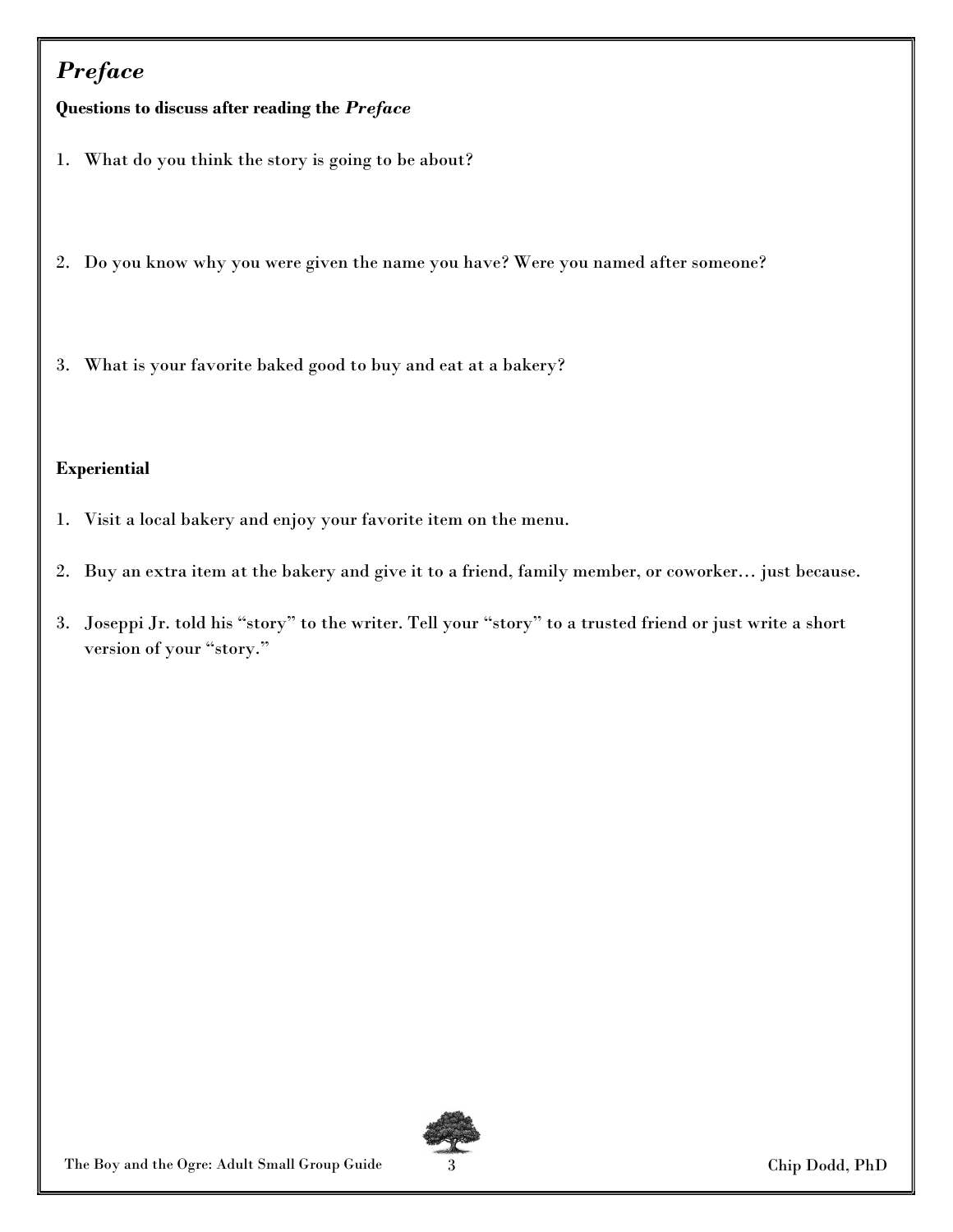### White Stone Dwelling

- 1. Have you ever swung in a tire swing? What do you remember feeling?
- 2. Have you ever eaten porridge? What was it like?
- 3. What do you wonder about?
- 4. Can you remember a time when you caught fireflies? If you can, tell the story, starting with the words "I remember …"
- 5. How do you feel when you are in the dark? (Physically and Emotionally)
- 6. What are your favorite kinds of books to read?
- 7. Think of a time when you felt nervous in your stomach. What was happening to create the nervousness?

#### Experiential

- 1. Make porridge and share it with your family, a friend, or your group.
- 2. Experience the joy of going outside and catching fireflies.
- 3. Even if you're not artistic, draw a picture of the ogre as he is described in the story.
- 4. Visit a bookstore and just wander through the aisles of different types of books.

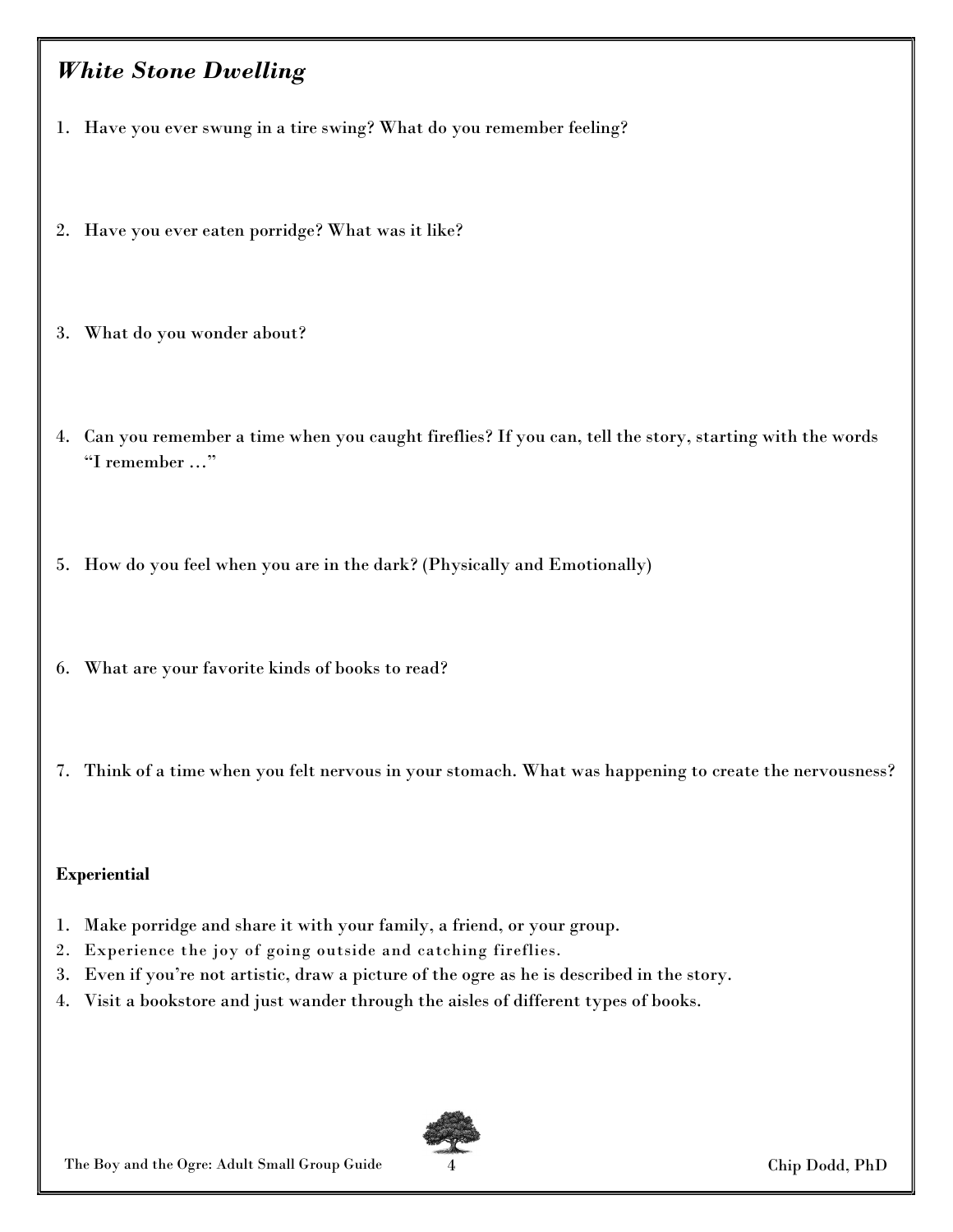### A Great and Daring Idea

- 1. The ogre went to work on the grounds with his scythe and a basket of tools. Where do you think he is going, and what is he doing?
- 2. Have you ever made up a game? Describe the game.
- 3. The boy wanted to please the ogre. Who is someone you have wanted to please?
- 4. Do you think you're brave? What makes you brave?
- 5. What are some of your favorite smells? Popcorn popping? Pizza? Flowers?
- 6. What is something that you are cautious about.
- 7. Can you remember a time when you saw a new scene for the first time? Maybe when you saw the Grand Canyon or the beach or the castle at Magic Kingdom. Describe what was new and different. How did you feel?
- 8. Do you think the boy was fearful when he suddenly saw the girl's face through the fence? What do you believe frightened him? Would you have been frightened?
- 9. What are some of the differences between the boy's dwelling place and the scene he saw through the fence?



The Boy and the Ogre: Adult Small Group Guide 5 Chip Dodd, PhD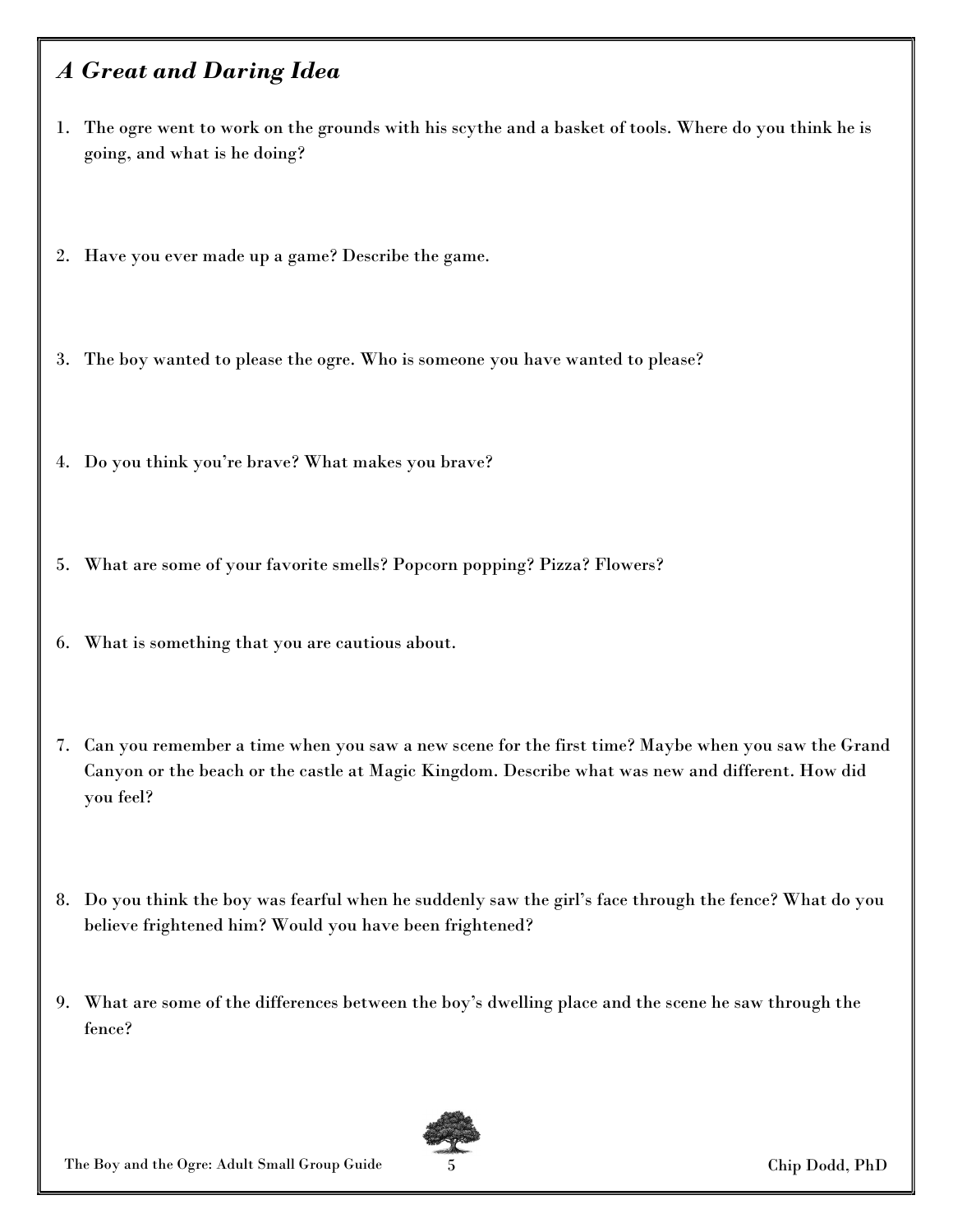- 10. Do you think the scene that the boy saw through the fence was as scary as what he had been taught it was? What was the difference between what the boy had been taught and what he saw and felt?
- 11. Have you ever told someone what you thought they wanted to hear rather than the truth? How do you feel about that now?
- 12. Have you ever been afraid of someone who was close to you? Who was it? What was scary?
- 13. Have you ever reached for someone to hold their hand, pat them on the back or to hug them and felt them pull away? Did you feel that you had done something wrong or they didn't like you? Describe a time when this happened and how you felt.
- 14. Have you ever felt like the best way to care for someone was to tell them what made them happy/okay rather than to tell them the truth?

### Experiential

Design an obstacle course for you and your family or friends. See if you can complete the course faster with fewer errors each time you do it. Make sure this is a fun activity, not comparing yourself to someone else.

Plan a dinner menu of deliciously fragrant foods or visit a restaurant that is filled with new and delicious aromas.

Take time to swing. If you don't have a swing set in your yard, go to a park and take time to swing or just sit in the swing and relax and ponder.

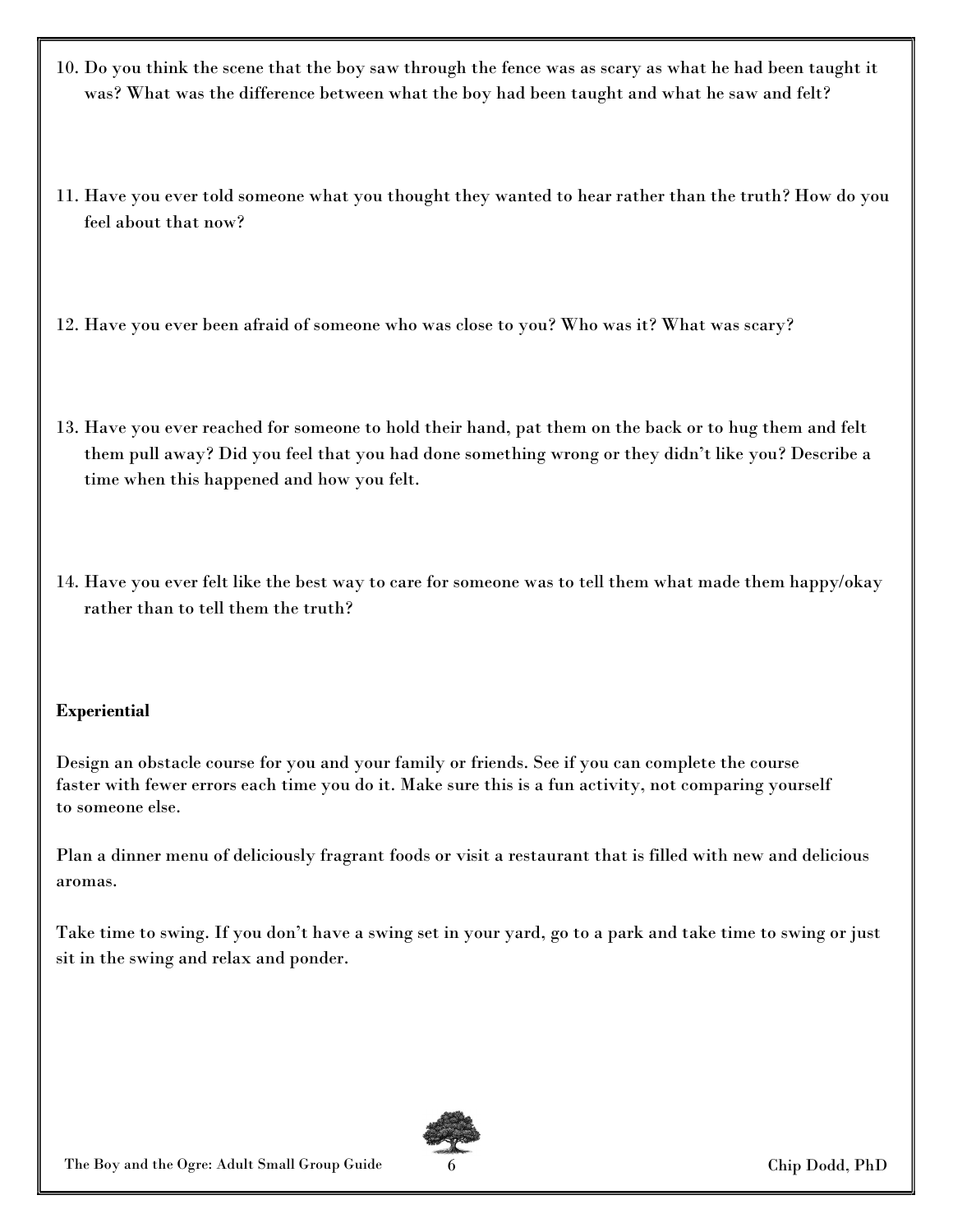### "Through the Gate, Silly"

- 1. When the girl found the boy again, what made the boy tell her that he was playing a hiding game?
- 2. Why do you think the ogre told the boy that the world outside the fence was awful and scary?
- 3. What was the boy drawn to?
- 4. Why was the boy afraid to ask the girl what the sweet scent was coming from the bakery?
- 5. Think of a time when someone you loved and trusted lied to you. How did you feel?
- 6. Think of a time when you lied to someone you loved and trusted. How did you feel?
- 7. After the boy told the ogre the truth, he began to feel himself get bigger. What made him think he felt bigger?
- 8. Why do you think the ogre had told him lies about the world outside their fence?
- 9. Why do you think the ogre began to shrink?

#### **Experiential**

- 1. Play a game of Hide-n-Seek.
- 2. On a trip to the super market, buy an unfamiliar spice and prepare a dish using that new spice.
- 3. Of all the spices in your cabinet, which one is your favorite? What makes it your favorite?
- 4. Make some simmering potpourri. Add several clove buds, an orange peel, a cinnamon stick and a bay leaf in 4 cups of water and simmer. Add more water as needed.
- 5. Bake snickerdoodle cookies, cinnamon muffins, etc.



The Boy and the Ogre: Adult Small Group Guide 7 Chip Dodd, PhD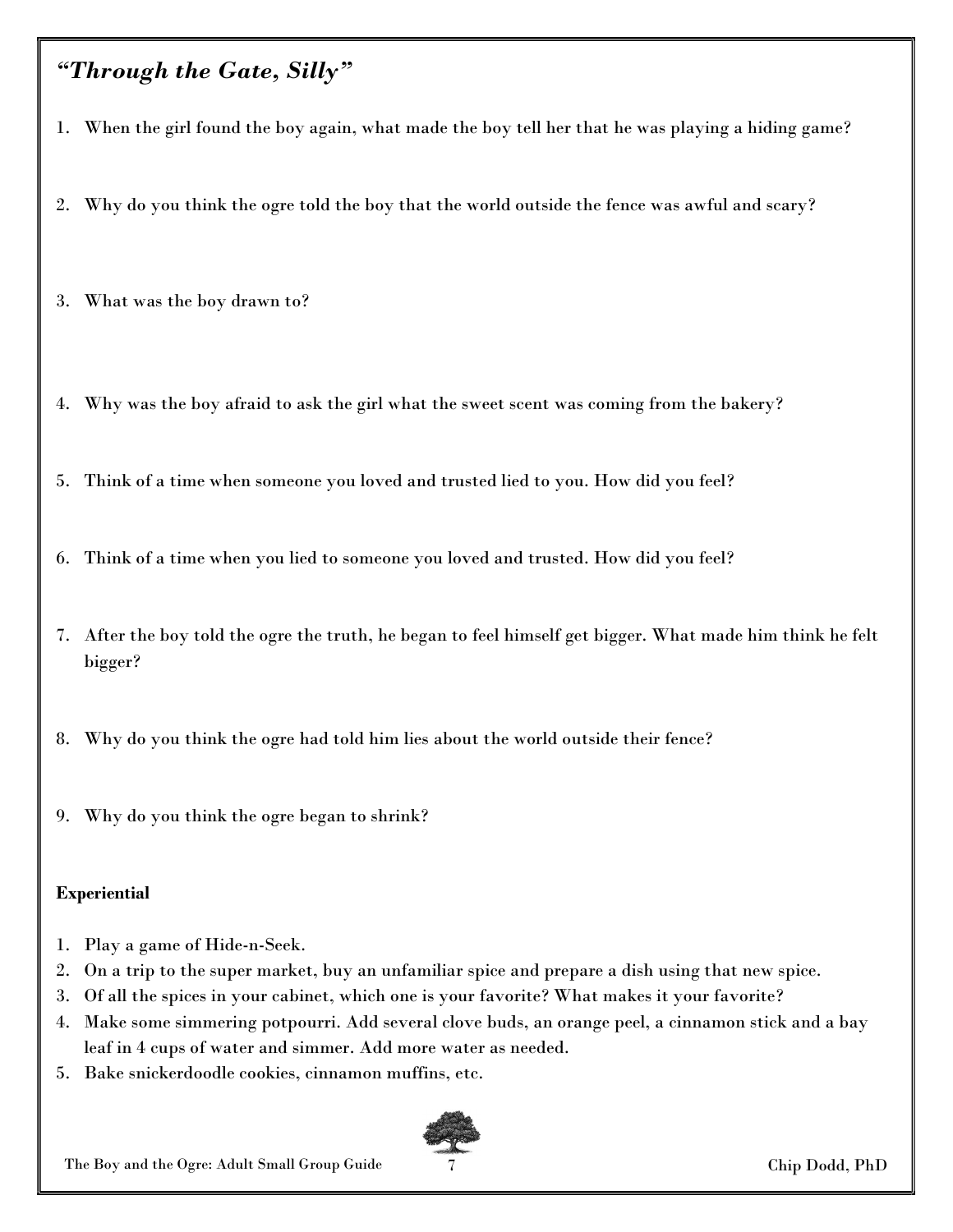# Epilogue

- 1. How do you think the boy felt to know that Joseppi had a tiny ogre, too?
- 2. The boy took the name Joseppi, Jr. Do you think that is a good name for the boy?
- 3. Why do you think Esmerelda didn't have an ogre?
- 4. Why do you think the two little ogres disappeared?

### Experiential

- 1. Rewrite the story from the orge's perspective.
- 2. Draw a picture of your own ogre (if you have one).
- 3. Journal about a time when you were controlled by someone or when you didn't have your freedom to see, feel, need, talk, or trust.